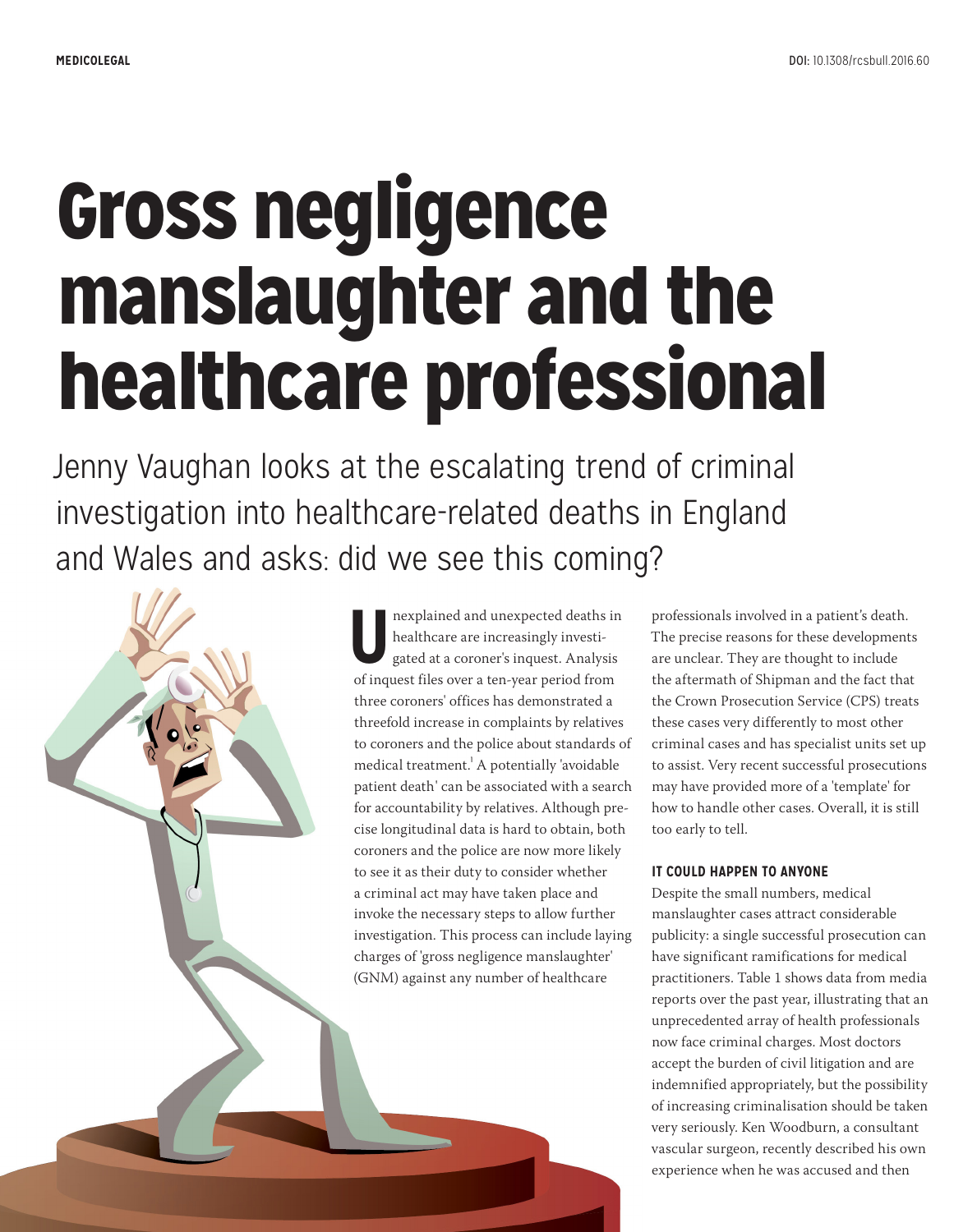acquitted of the manslaughter of a patient.<sup>2</sup> His most potent observation was that 'we are all only one error away from potential criminal prosecution.'

# **GROSS NEGLIGENCE AND RECKLESSNESS**

The decision by police to press charges is determined by advice from the Special Crime and Counter Terrorism Division of the CPS. This can be a complex decision but they tend to follow the test for GNM set by House of Lords R v. Adomako.<sup>3</sup> Lord Mackay said that the test should be whether Dr Adomako's conduct and breach of care was 'so bad in all the circumstances that he was placed' as to constitute a crime. In an attempt to clarify matters, the concept of recklessness has been introduced to define what may be considered 'gross negligence'. Recklessness is having an awareness of the consequences of an action, inaction or omission, but continuing regardless. Whilst this concept may be helpful, it remains for a jury to decide whether the events go beyond a matter of compensation for the victim and constitute a crime.

### **A BLUNT INSTRUMENT**

Most of us would accept that health professionals should not be exempt from the criminal process. However, the criminal law can be a very blunt instrument when applied to such a complex field as healthcare. The legal process is also inevitably adversarial and seeks to find someone accountable when charges are brought. Grey areas of clinical judgement cannot always be reduced to a 'yes' or 'no' answer, it can be a 'maybe'. Over-simplification may misrepresent the multi-layered nature of any serious untoward medical incident. Most occur as 'the result of a chain of relatively small mistakes and the contribution of each individual is often either impossible to determine or so small that it cannot be said to be a substantial cause of death'.<sup>4</sup>

#### **SYSTEMS FAILURES**

Although one NHS trust has been charged with corporate manslaughter, most prosecutions for gross negligence have involved individuals. Hospital systems failures have not provided defence in many cases, even

when they may have been an important context to the adverse outcome. Although the individual is supposed to be judged in 'all the circumstances in which (s)he was placed', the prosecution hinges around the standard of care given by the individual charged and the precise significance of hospital systems may not always be evident, given the number of interactions involved. Such complexity leaves a lay jury very dependent on the statements of the expert witnesses, who are expected to give their informed opinion of the facts. It is well known that there can be considerable variation in the quality of their testimony, yet the jury must decide largely on the basis of their performance as they are necessarily members of the public without knowledge of healthcare in all its varying forms. Added to this is the possibility that organisations may wish to minimise their responsibility for a bad outcome, such that one or two individuals may find themselves facing many different legal parties and multiple jeopardy as a result of numerous investigations, all potentially discloseable to the criminal court.

**Table 1** Summary of CPS charging decisions against healthcare professionals of manslaughter by gross negligence between December 2014 and December 2015 (based on information in the media) and an NHS trust.

|                | <b>Deceased</b>     | <b>Accused</b>                             | <b>Profession</b> | <b>Negligent act alleged</b>                             | <b>Charged (or first</b><br>court appearance) | <b>Outcome</b>          |
|----------------|---------------------|--------------------------------------------|-------------------|----------------------------------------------------------|-----------------------------------------------|-------------------------|
|                | Vincent Barker      | Honey Rose                                 | Optometrist       | Missed papilloedema                                      | 2015-09-08                                    |                         |
| 2              | Frances Cappucini   | Dr Errol Cornish                           | Anaesthetist      | Anaesthetic issues post Caesarean section                | 2015-05-08                                    |                         |
| 3              | Frances Cappucini   | Dr Nadeem Azeez                            | Anaesthetist      | Anaesthetic issues post Caesarean section                | (Arrest warrant<br>issued)                    |                         |
| $\overline{4}$ | Jack Adcock (Mount) | Dr Bawa-Garba                              | ST6 paediatrics   | Missed sepsis and DNAR confusion                         | 2014-12-17                                    | Convicted<br>2015-11-04 |
| 5              | Jack Adcock (Mount) | Theresa Thomas                             | Sister            | Failure to supervise/intervene in a case of sepsis       | 2014-12-17                                    | Acquitted<br>2015-11-04 |
| 6              | Jack Adcock (Mount) | Isabel Amaro                               | Staff nurse       | Observational and escalation failure in a case of sepsis | 2014-12-17                                    | Convicted<br>2015-11-02 |
| 7              | Phoebe Willis       | Carrie-Anne Nash                           | Nutrition nurse   | Feeding tube peritonitis                                 | 2015-09-18                                    |                         |
| 8              | Aisha Chithira      | Dr Adedayo<br>Adedeji                      | Doctor            | Operative error during termination; haemorrhage          | 2015-06-19                                    |                         |
| 9              | Aisha Chithira      | Gemma Pullen                               | Nurse             | Operative error during termination; haemorrhage          | 2015-06-19                                    |                         |
| 10             | Aisha Chithira      | Mqt Miller                                 | <b>Nurse</b>      | Operative error during termination; haemorrhage          | 2015-06-19                                    |                         |
| H.             | Frances Cappucini   | Maidstone and Tunbridge Wells NHS<br>Trust |                   | Corporate manslaughter                                   | 2015-05-22<br>(Preliminary hearing)           |                         |